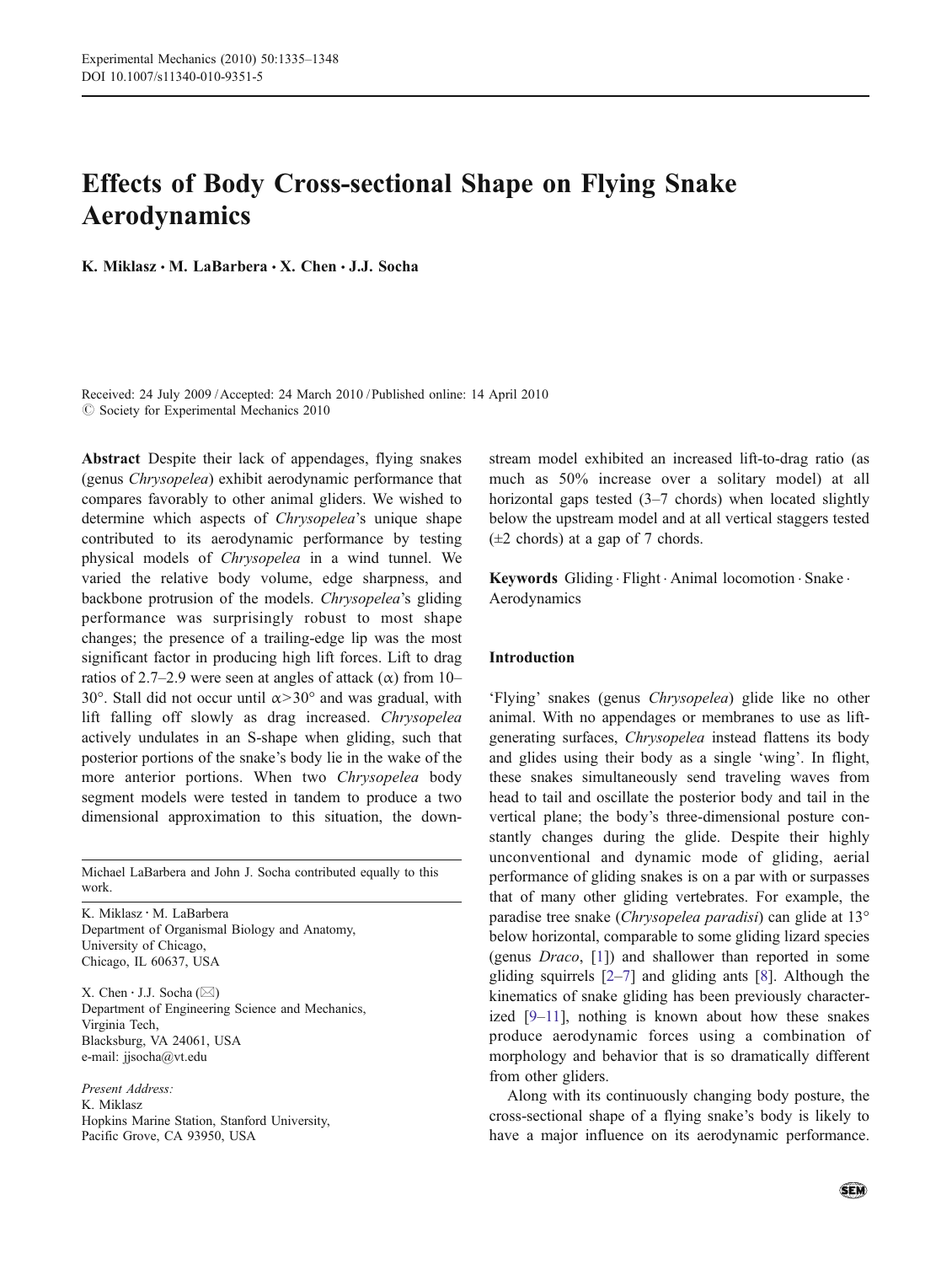<span id="page-1-0"></span>Upon launching itself from the substrate, C. paradisi alters its cross-section to a shape that is markedly flatter and wider than a typical snake's rounded cylindrical body (Socha in prep). In this 'flattened' configuration [Fig. 1(h)], the width of the body is doubled; the increase in the snake's planform area presumably increases lift. As the body widens, it flattens dorsoventrally (i.e., along the backbelly axis, analogous to a cobra flattening), reducing the projected profile perpendicular to the direction of airflow and thus presumably decreasing drag [[12\]](#page-13-0). This body shape change results in an 'airfoil' with the following characteristics: 1) a recessed, flattened ventral (bottom) surface; 2) a roughly triangular dorsal (top) surface with a protruding, rounded apex, produced by the slightly projecting backbone; and 3) ventrally-projecting 'lips' on each lateral edge formed from marginal scales [Fig.  $1(g, h)$ ]. Because the snake glides with the body extended in cross-wind loops, the body 'airfoil' also exhibits fore-aft symmetry (Socha in prep). If and how each of these features affect the snake's gliding performance is unknown. Further complicating the analysis, the traveling waves that move posteriorly down the body ensure that some portion of the snake's posterior body always lies downstream of a more anterior portion. This configuration is likely to produce aerodynamic interactions between the upstream and downstream body segments, but whether those effects are beneficial or detrimental is also unknown.

In this study, we used physical and computational modeling to address two questions about the effects of gliding snakes' morphology and behavior on their aerodynamics—(1) the effects of cross sectional shape, and (2) the interaction of the downstream body segment with the wake of the upstream segment.

Which major aspects of *Chrysopelea*'s cross-sectional shape are functionally important, and how do they contribute to lift and drag production? We hypothesized that the shape of the snake's ventral surface, in particular the symmetric ventrally projecting lips, increases lift by producing a sharp trailing edge regardless of which side of the body is the leading edge. In contrast, we hypothesized that the protrusion of the backbone on the dorsal surface has a detrimental effect on flight performance—at low and moderate angles of attack, the backbone protrusion increases the projected area of the body segment and may also fix the location of flow separation (increasing the depth of the wake); both effects will increase drag.

Aerial undulation places large sections of the body perpendicular to the oncoming air flow, but positions more posterior regions of the body in or near the wake of upstream regions. What is the effect of the interaction between an upstream body segment's wake and the downstream body segment? We hypothesized that the lift-to-drag ratio of the downstream body segment will be reduced when it is located in the wake

Fig. 1 (a–e) Cross-sectional shapes tested in this study, depicted at scale. The 'half-full' model most closely resembles the mid-body cross-sectional shape of the flying snake Chrysopelea paradisi while gliding, seen in photos in (g) and (h) (from Socha, in prep). Panel (f) depicts the horizontal cut used to create the base cylindrical section of each physical model, and defines the model dimensions chord, c, and height, h

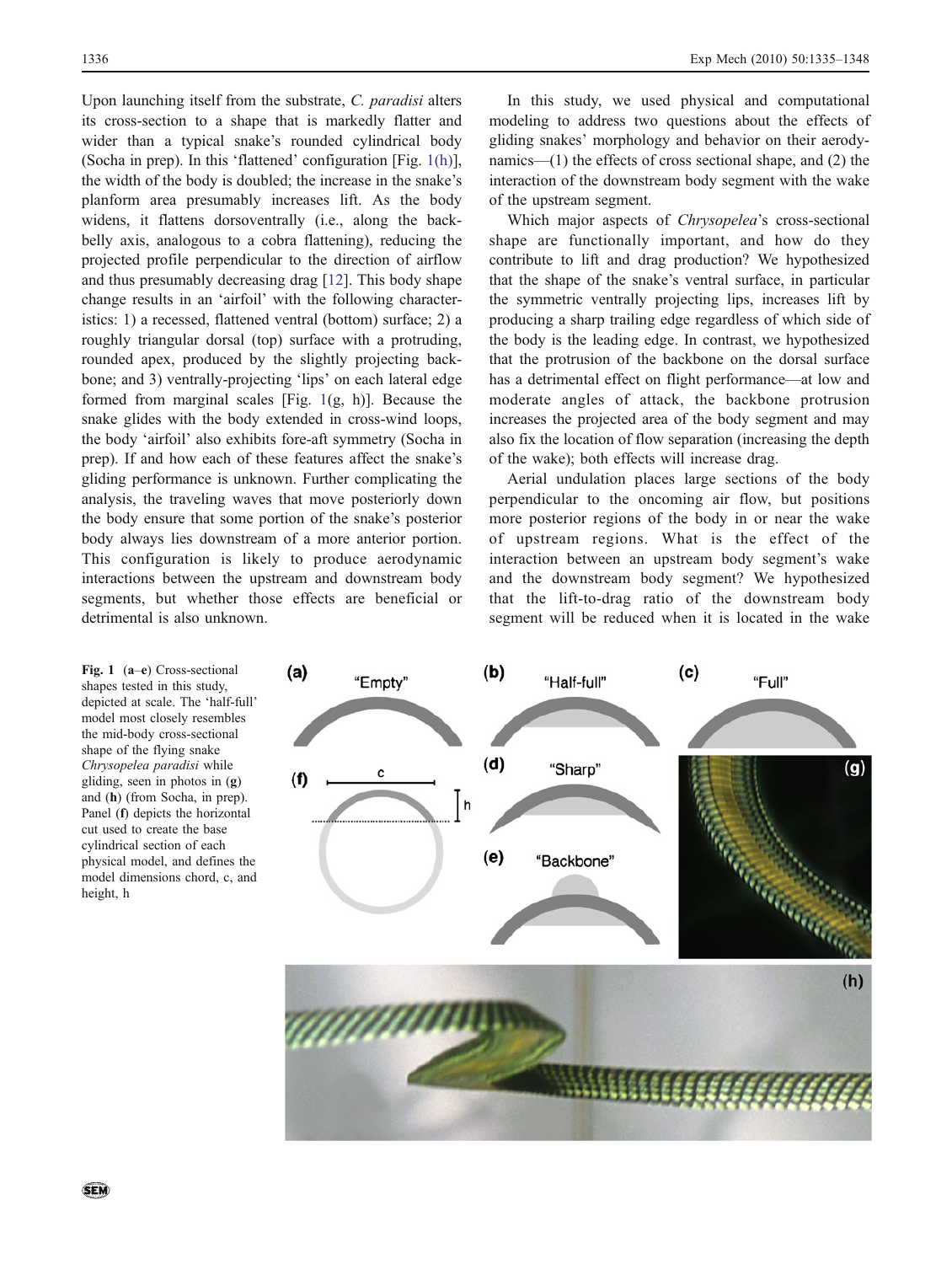of the upstream segment. Because this study represents the first attempt to quantify any aspect of gliding snake aerodynamics, we conducted simple static modeling and treated the body segments as infinite straight sections, ignoring potential complicating factors such as body movement, curved portions of the body, and surface texture due to scales.

# Methods

The primary data in this study were obtained from physical models. We tested model flying snake body segments in a wind tunnel located in the Department of Geophysical Sciences at the University of Chicago. In a first set of experiments, we tested the effects of various aspects of cross-sectional shape on a single model, measuring lift and drag forces at multiple angles of attack. Specifically, we varied the relative body volume, the sharpness of the lateral edges, and the presence of a protrusion on the dorsal surface. In a second set of experiments, we determined the effects of positioning a snake body segment model in or near the wake of another, upwind body segment by positioning two models in the wind tunnel in tandem. We varied the relative position—both horizontal separation ('gap') and vertical displacement ('stagger')—of the two models while measuring the forces on the downstream model. Additionally, we visualized the flow at points of interest in both sets of manipulations.

#### Physical Models

Physical models representing a body segment of Chrysopelea were custom-made from lengths of aluminum tubing (tubing diameter, 5.08 cm; length, 33 cm; wall thickness, 3.2 mm); schematics of the model cross-sections are shown in Fig. [1](#page-1-0)(a-e). The approximate curvature and depth of the snake's cross-sectional shape were emulated by cutting the tubing lengthwise along a chord [Fig. [1\(f\)\]](#page-1-0). The resulting shape had a cross-section with a height of 1.27 cm and width (= chord) of 4.39 cm (aspect ratio = 7.5); the chord was about twice that of a typical Chrysopelea paradisi adult. The cut edges were rounded by light sanding with sandpaper. The ends of the models were capped with aluminum discs [diameter, 5.08 cm; thickness, 6 mm; Fig. [2](#page-3-0) [\(d\)](#page-3-0)] to permit convenient rotation of the model and to inhibit air flow around the ends of the model from the under to the upper side. Filler pieces were cut from an acrylic cylinder (cylinder diameter, 4.4 cm) to produce the 'half-full' [0.42 cm deep filler; Fig. [1\(b\)\]](#page-1-0) and 'full'  $[0.95 \text{ cm}$  deep filler; Fig.  $1(c)$ ] models.

The model that most closely resembled a real flying snake's cross-sectional shape at mid-body during a glide

[Fig. [1\(h\)\]](#page-1-0), the half-full version [Fig. [1\(b\)](#page-1-0)], was considered the base model. Relative body volume was varied by taking out the acrylic filler to produce the 'empty' model [Fig. [1](#page-1-0) [\(a\)\]](#page-1-0), or by inserting the larger acrylic segment for the 'full' model [Fig. [1\(c\)](#page-1-0)].

For one model, we modified the edges of the aluminum tubing segments to change lip sharpness [Fig. [1\(d\)\]](#page-1-0). The edges of this 'sharp' model were produced by grinding a diagonal flat 0.6 cm long along both inner surfaces of the segment at an angle that terminated the flat at the level of the ventral surface of the filler piece for the half full model.

As an additional variant, the effect of backbone protrusion was simulated by adding brass half-tubing to the center of the top surface of the base model [Fig.  $1(e)$ ]. Brass tubing (tubing diameter, 1.2 cm; wall thickness, 0.4 mm) was cut in half lengthwise and used to model the dorsal protrusion of the backbone. To magnify this effect, we deliberately chose tubing that was proportionately larger than the equivalent morphology in the real snake.

## Wind Tunnel

The wind tunnel was a suction-type, open-circuit tunnel with the impeller located at the downstream end; a 150 cm long bell on the upstream end (contraction ratio, 18.5:1) led into a 34 cm tall  $\times$  36 cm wide cross section tunnel, 7.6 m long [Fig. [2\(a\)](#page-3-0)]. A hexagonal close-packed array of soda straws downstream of the bell served as a flow straightener (collimator) to damp ambient turbulence; models were tested 2.1 m downstream from the collimator. The mean freestream turbulence intensity was no more than 2% of the freestream velocity. The models spanned virtually the entire width of the wind tunnel (99.4%) to minimize edge effects [Fig. [2](#page-3-0)(c, d)].

We maintained dynamic similarity by choosing a model Reynolds number within the range experienced by gliding snakes [[11](#page-13-0)]. Reynolds number (Re), a quantity proportional to the ratio of inertial to viscous forces, is defined as:

$$
Re = \frac{\rho DU}{\mu} \tag{1}
$$

where  $\rho$  is air density,  $\mu$  is the dynamic viscosity of air, D is a characteristic length, and U is air speed. Following Socha et al. [[11](#page-13-0)], we chose the chord of the model, representing the width of an airborne snake, as the characteristic length. The chord of our models was about twice the width of a real adult Chrysopelea's body. With reported Reynolds numbers of 5,000–15,000 [[11\]](#page-13-0), to maintain dynamic similarity we chose a wind tunnel speed  $(6.1 \text{ ms}^{-1})$  roughly half of the reported glide speed of Chrysopelea paradisi (range,  $10-12$  ms<sup>-1</sup>), yielding a Re of 15,000 for the models.

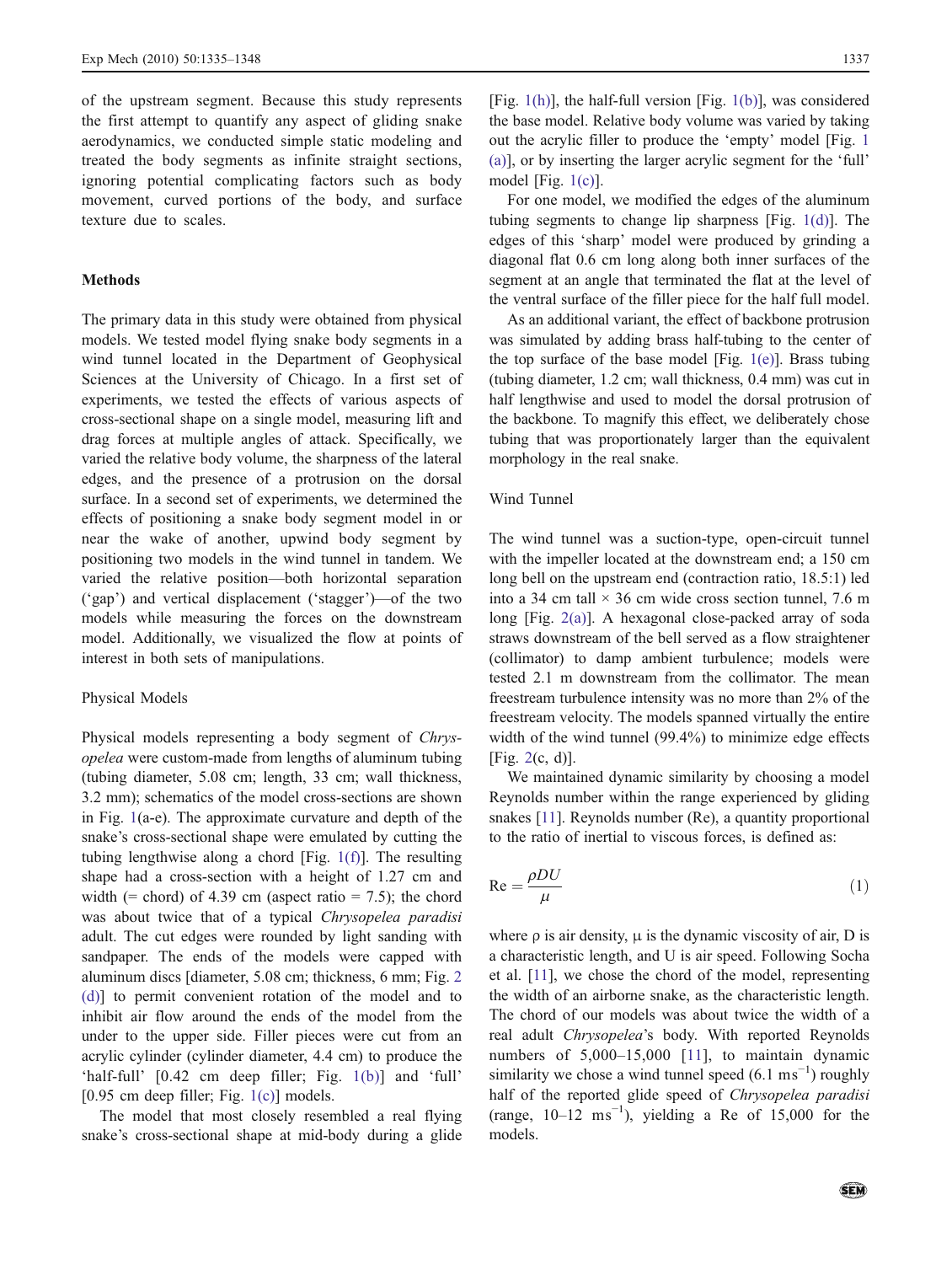<span id="page-3-0"></span>Fig. 2 Experimental setup for wind tunnel testing. (a) Schematic of the wind tunnel in top view. The arrow depicts the direction of air flow. (b) Definition of angle of attack,  $\alpha$ , relative to the freestream air flow. (c) Schematic of the working section in front view. Note that  $(a-c)$  are not to scale. (d) Photo of a model mounted in the working section, showing the end caps, vertical stings, and force transducers in place (In the setup figured, the force transducers would measure lift forces)



## Force Measurement

SEM

We measured lift and drag forces in separate trials. Two full bridge strain gauge force transducers (OmegaDyne Model LC703–10, Sunbury, Ohio, USA) were used to measure forces. The force transducers were located at the bases of the vertical stings that secured the model to the wind tunnel floor, and were re-oriented depending on whether lift or drag forces were being measured. The output from the force transducers was amplified using a Vishay Micro-Measurements Strain Gage Conditioner, Model 2120B (Malvern, Pennsylvania, USA) and digitized using a GW Instruments InstruNet Model 100 analog-to-digital converter (Somerville, Massachusetts, USA). The data were recorded on an Apple Powerbook G3 laptop computer. Because we were solely interested in time-averaged measurements, data were sampled at 5 Hz and recorded for 10–20 s. The system was calibrated by placing known masses (2–100 g) on the force transducers. The standard error of the mean for both the lift and drag force measurements was 1.7 mN, representing 0.34% and 0.40% relative to full scale (500 mN for lift, 425 mN for drag), respectively.

We accounted for forces on the stings by measuring drag and lift forces in the absence of a model. Lift was negligible; drag was 29±3.4 mN (mean±standard deviation of eight measurements) and was subtracted from all raw drag measurement values. Average drag on the stings represented roughly 20% of the measured drag force of the half-full model at  $\alpha = 0^\circ$ , and 5% at  $\alpha = 50^\circ$ .

For each model, we measured lift and drag forces at angles of attack between  $-10^{\circ}$  and  $+50^{\circ}$ , at  $5^{\circ}$  intervals. Angle of attack  $(\alpha)$ , defined as the angle between the chord and the freestream airflow [Fig. 2(b)], was determined manually using a protractor glued to the end of the model; the model was rotated to the desired angle (relative to the floor of the wind tunnel) and locked in place with set screws in the vertical stings. A laser was later used to determine the accuracy of this method. The largest source of error resulted from misalignment when gluing the protractor to the model; this error was up to 1°. Because this error was systematic for any given model, the shape of individual polar plots of lift and drag were not affected. Manual adjustment of angle of attack from trial to trial within a model produced a smaller random error of  $\pm 0.1^{\circ}$ .

From the force measurements, we calculated timeaveraged lift and drag coefficients as follows:

$$
C_L = \frac{2F_L}{\rho A U^2} \tag{2}
$$

$$
C_D = \frac{2F_D}{\rho A U^2} \tag{3}
$$

where  $C_L$  and  $C_D$  are lift and drag coefficients,  $F_L$  and  $F_D$ are lift and drag forces,  $\rho$  is air density, A is planform area, and  $U$  is air speed. Using propagation of errors, the relative error of lift and drag coefficients was determined to be 6.5% at full scale, resulting largely from the uncertainty in the wind tunnel speed (0.2 m/s).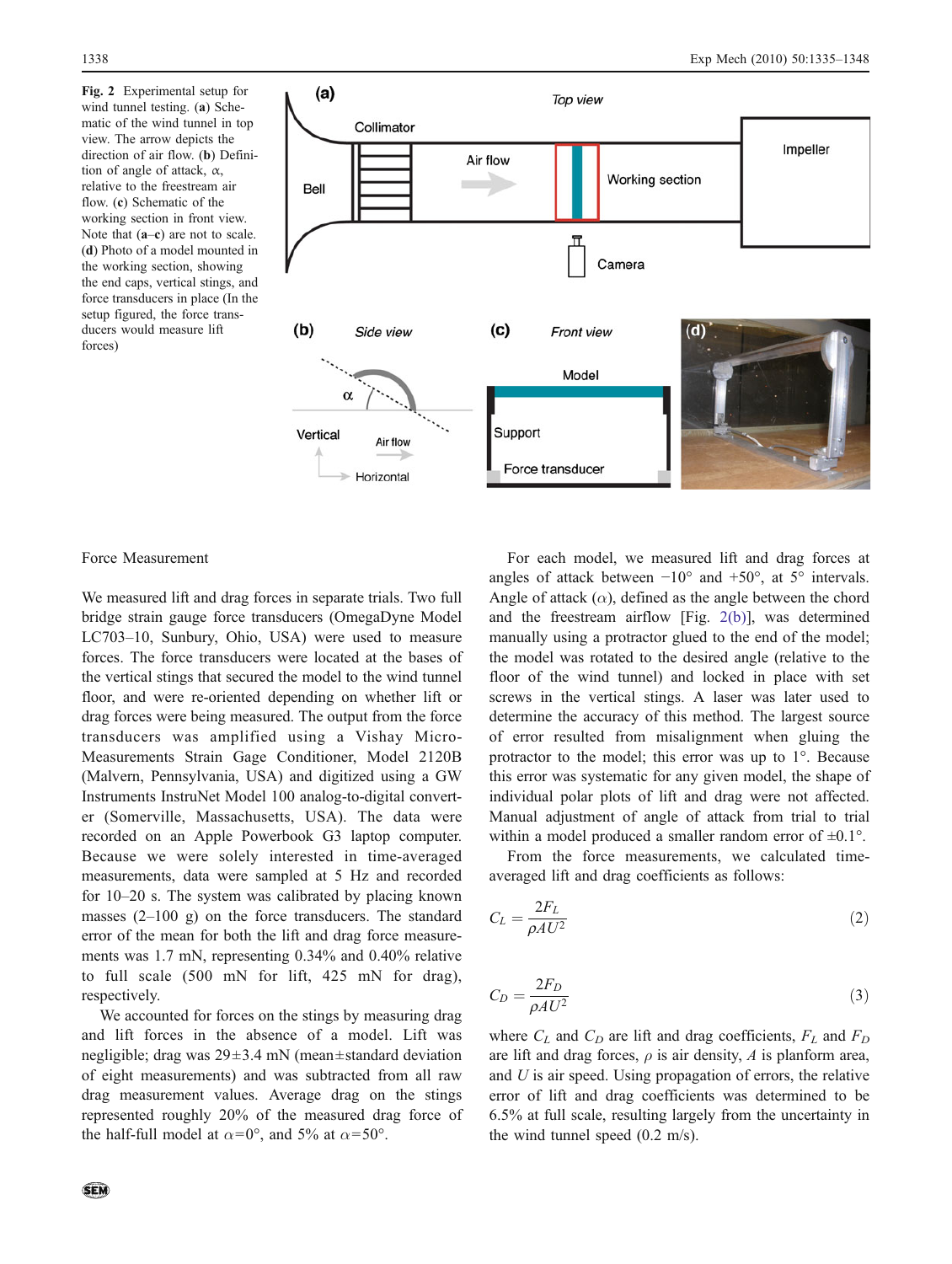#### Tandem Models

In a second set of experiments, we used a pair of models in tandem to simulate statically the upstream and downstream body segments of an undulating, airborne snake. The upstream model was used to create a wake, and forces were measured on the downstream model (only) as before. The relative position of the models was varied by repositioning the upstream model vertically (stagger) in 1 cm increments  $(\pm 8 \text{ cm})$  or horizontally at spacings (gap) of three, five, and seven chord lengths (13.5, 22.5, and 31.5 cm) between trials. All combinations of gap and stagger were tested. Both upstream and downstream models were the 'empty' versions, and both were oriented at an angle of attack of 25°. This angle was chosen arbitrarily from the range of body orientation angles reported by Socha et al. [\[11\]](#page-13-0). Angle of attack of real gliding snakes varies continuously with time and position along the body, an effect not considered here.

### Flow Visualization

To visualize general flow patterns around the models, we seeded the airflow with lycopodium spores and used a laser line generator to illuminate the particles in a plane perpendicular to the axis of the model (parallel to the airflow). The laser line generator (Lasiris Inc. Magnum 750 mW, wavelength = 670 nm) was mounted 10 cm above the wind tunnel and projected a sheet of light downward through the acrylic upper wall. Movies of flow patterns were recorded with a high definition video camera (HDR-HC1, Sony, Tokyo, Japan) [Fig. [2\(a\)](#page-3-0)]. The shutter speed was set to a relatively long duration (0.1 s) so that particle paths were recorded as streaks (pathlines) across the image.

#### Computational Modeling

Our initial analyses of the physical model data motivated us to conduct further testing using computational methods. We tested the empty, half-full, and full cross-sectional shapes using two-dimensional modeling. The purpose of these trials was twofold. The primary motivation was to validate the force coefficients attained from the physical models. Although we aimed to isolate 2D effects of cross-sectional shape, the physical models may have exhibited 3D effects given the models' relatively low aspect ratio (7.5) and lack of true end plates. Computational modeling thus served to evaluate if these issues were a problem. Our secondary motivation was to extend the range of angle of attack beyond 50° to explore the full range of force coefficients experienced by the snake.

Simulations were performed with the commercial computational fluid dynamics (CFD) software Fluent (Ver. 6.3) using a pressure-based model with coupled calculations of pressure and velocity. Models were meshed with Gambit software (Ver. 2.4.6). The computational domain was defined to be  $30\times$  in length and  $15\times$  in height relative to the chord width of the snake model (4.4 cm). Due to strong interactions between the mean flow and turbulence, the numerical results for turbulent flows tend to be more susceptible to grid dependence than those for laminar flows. Therefore, regions where the mean flow gradients were high were resolved with correspondingly finer meshes. Boundary layer meshes were constructed along the perimeter of the airfoil to capture these steeper flow gradients; quadrilateral meshes were used throughout the domain. Specifically, there were 100 nodes on the top and bottom of the airfoil, with the height of the first layer of grid lines at 0.025 cm (about half the width of the cell). To maintain Reynolds number similarity with the wind tunnel experiments (Re=15,000), we used the same model width (4.4 cm) and air velocity at far field (6.1 m/s), and we used 1.225 kg/m<sup>3</sup> and 1.7894e–05 kg/ms for the density and dynamic viscosity of air, respectively. Because the snake's Mach number was very low  $( $0.02$ ), we assumed$ the air to be incompressible with constant viscosity; heat transfer was ignored.

The Fluent simulations employed the two-dimensional Reynolds-averaged Navier-Stokes (RANS) equations. The Spalart-Allmaras (SA) model [[13\]](#page-13-0) was chosen to model viscous effects. SA is a relatively simple one-equation model for the turbulent viscosity, but it has been shown to yield reasonable results for boundary layers subject to adverse pressure gradients. The transported variable in the SA model is the modified turbulent kinematic viscosity, which was set to zero at the walls. To ensure accuracy, we chose secondorder upwind schemes for both momentum equations and modified turbulent viscosity. We note that at the Reynolds number studied here (Re=15,000), the flow may not be fully turbulent. However, the laminar solver that we used initially proved insufficient, because trials with angles of attack beyond 25° failed to converge. In contrast, the SA model produced convergent results for all cases. This is one advantage of the SA model, which was initially proposed to resolve low Reynolds number flow—this model integrates down to the boundary wall and is designed for adversepressure gradients during separation, and separation always occurred for each of our tested cross-sectional shapes. Lastly, we note that at angles of attack below 25°, the force coefficients yielded by the laminar and turbulent solvers were quite similar, differing by less than 10%.

We initially used a steady-state model for each simulation from  $\alpha = -10^{\circ}$  to 75° in 5° increments. Simulations from  $\alpha = 80^\circ$  to 90° did not converge and therefore are not reported. Motivated by the sharp transition in the lift and drag coefficients at  $\alpha = 30^{\circ}$  in the experimental data [e.g., Fig.  $3(a)$ ], we conducted additional simulations using an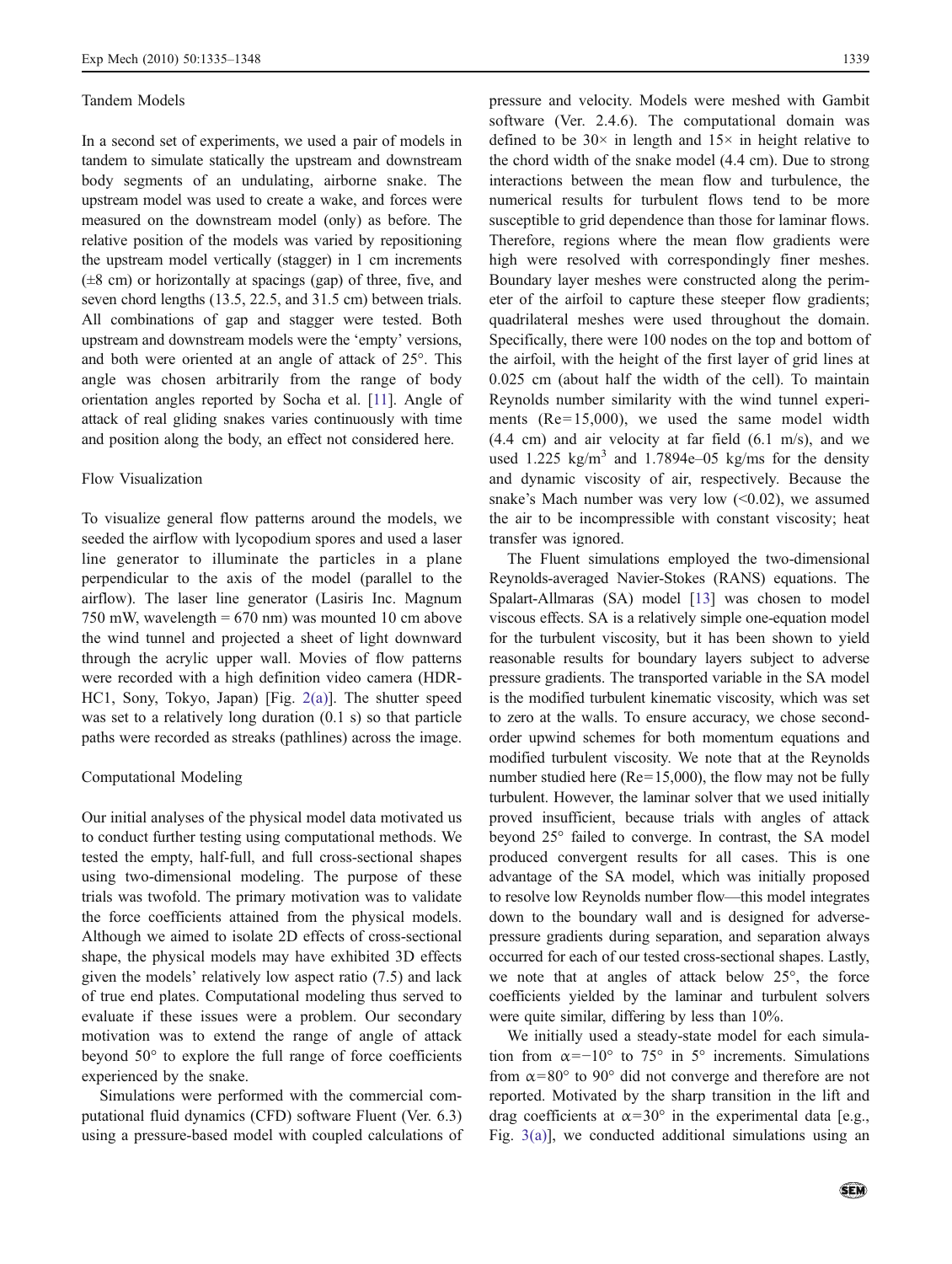unsteady model. To ensure fast and convergent solutions, we used the steady-state velocity and pressure fields as initial conditions. A first-order implicit scheme was employed for time stepping, with initial steps as small as 2.5e–5 s. This small time step ensured that the air traveled less than one grid dimension, so that the highest frequencies of the (developing) turbulence were captured. For angles of attack between 0° and 30°, the unsteady simulations converged to the steady-state solution for all three modeled cross-sectional shapes. For all other angles of attack, we report results from the unsteady simulations.

# Results

## Lift and Drag Forces

For all physical models tested, at negative angles of attack (−10° to 0°) the lift and drag coefficients were relatively small and changed little with angle of attack [Fig. [3\(](#page-6-0)a, b)]. Above  $0^{\circ}$ , lift and drag both increased with increasing angle of attack. This trend continued until the stall angle (defined as the angle of attack at which maximum lift is achieved) was reached at  $\alpha = 30^{\circ}$ . With further increases in angle of attack, lift decreased slightly while drag increased rapidly. Between 25° and 30°, lift increased while drag remained the same [Fig. [3\(](#page-6-0)a, b)], resulting in an apparent spike in the polar plots [Fig. [4](#page-7-0)(a, b)]. This feature was not seen in the computational results [Figs.  $3(c, f)$  $3(c, f)$  and  $4(c)$ ]; the numerical simulations produced much smoother transitions for lift and drag around  $\alpha = 30^{\circ}$ . The maximum lift occurred at 30° in the numerical simulations, in agreement with the physical modeling. The maximal lift to drag ratio (L/D) ranged between 2.7 and 2.9 for all models. Near-maximal L/D ratio occurred over a wide range of angles of attack, from  $10^{\circ}$  to  $30^{\circ}$  in the physical models [Fig. [3\(](#page-6-0)d, e)] and from  $10^{\circ}$  to  $25^{\circ}$  in the computational models [Fig. [3\(f\)](#page-6-0)].

#### Flow Visualizations for Solitary Model

From the polar plots of the physical models (Fig. [4\)](#page-7-0), we distinguish three broad regions of characteristic aerodynamic performance: near-constant force coefficients  $(\alpha=-10^{\circ}$  to 0°), pre-stall, where C<sub>L</sub> increases rapidly and C<sub>D</sub> increases slowly ( $\alpha=0^{\circ}$  to 30°), and post-stall, where  $C_{L}$  decreases slowly but  $C_{D}$  increases rapidly ( $\alpha=$ 30° to 50°). Observations of the flow patterns that characterize these three regions (Fig. [5\)](#page-8-0) help explain the observed trends in the force coefficients.

The near-constant region ( $\alpha = -10^{\circ}$  to 0°) was characterized by small drag coefficients and relatively constant, negative lift coefficients. At these low angles of attack, the

flow separated from the upper surface of the model near the highest point of the profile (the midpoint of the chord), and separated from the bottom of the model at the leading edge [Fig. [5\(b\)](#page-8-0)]. A wake only slightly wider than the streamwise projection of the model corresponded to the relatively small measured drag forces, and the wake's vertical symmetry corresponded to the small measured lift forces.

The pre-stall region ( $\alpha$ =0° to 30°) was characterized by an increase in both lift and (to a much smaller degree) drag with increasing angles of attack. The flow pattern over the top of the model was qualitatively similar to that seen at non-positive angles of attack, with separation occurring at approximately the highest point of the profile [here approximately a quarter of the chord from the leading edge; Fig. [5\(c\)](#page-8-0)]. The flow on the underside of the model again separated from the leading edge, but in this case the air flow was additionally deflected downwards by the trailing edge of the airfoil, a major modification of the pattern seen at non-positive angles of attack [Fig. [5](#page-8-0) [\(c\)](#page-8-0)]. The downward deflection of the pathlines likely caused the large increase in measured lift force, and produced a deeper wake which likely increased measured drag forces. The downward deflection of the airflow qualitatively increased with angle of attack.

The post-stall region ( $\alpha$ =30° to 50°) was characterized by a small decrease in measured lift and a large increase in measured drag with increasing angles of attack. Flow separated from the leading edge of the model's upper surface and was deflected strongly upward [Fig. [5\(d\)\]](#page-8-0), creating a deep wake correlated with the large calculated drag coefficients. Further increasing the angle of attack increased the depth of the wake without noticeably increasing the downward deflection of the air, which corresponds to the observed increase in drag and little change in lift with increasing angle of attack.

## Effects of Ventral (Bottom Surface) Profile

The effect of relative body volume was tested using empty, half-full, and full models. The empty and half-full models showed nearly identical lift and drag characteristics at all angles of attack [Figs.  $3(a, d)$  $3(a, d)$  and  $4(a)$ ]. In contrast, the full model differed drastically from the other two models. At all angles of attack greater than 0°, lift and drag coefficients were lower in the full model than in the half-full or empty models [Fig. [3](#page-6-0)(a, c)]. L/D ratio was also lower in the full model than in the other two models for  $\alpha=0^{\circ}$  to 25°, although the maximum L/D ratio and the stall angle are similar in the two models [Fig. [3\(d\)\]](#page-6-0).

Relative edge ("lip") sharpness had little effect on the aerodynamic characteristics. The aerodynamic performance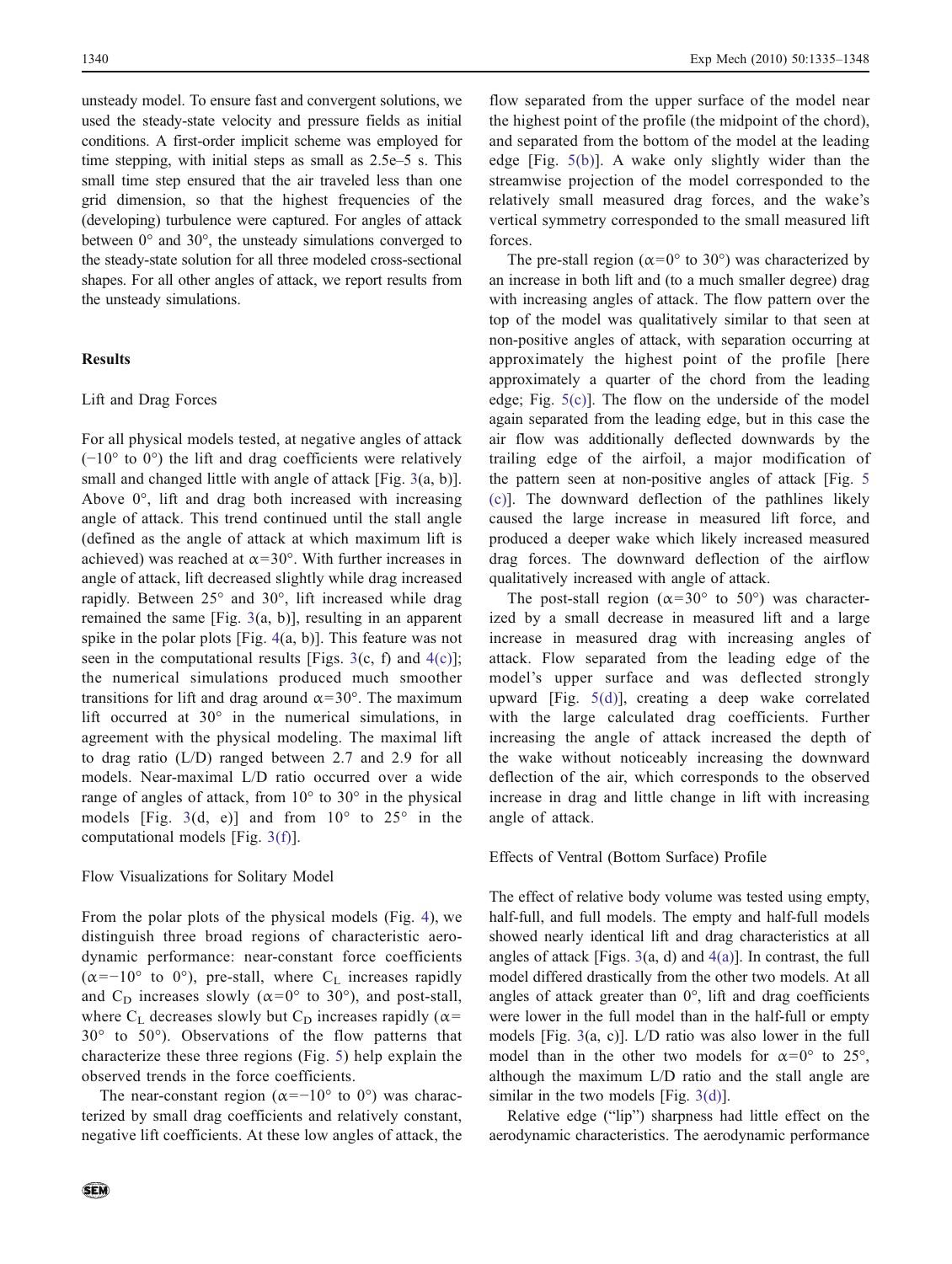Fig. 3 Lift and drag characteristics vs. angle of attack for all models. Lift and drag coefficients are plotted in  $(a-c)$ , with lift represented by solid lines and drag represented by dashed lines; corresponding lift-to-drag (L/D) ratios are plotted in (d–f). (a, d) Comparisons of the empty and full models to the half-full model. (b, e) Comparisons of the sharp edge and backbone models to the half-full  $(=$  rounded edge) model.  $(c, f)$ Computational modeling results. For reference, the results for the half-full physical model are also shown (in gray)

<span id="page-6-0"></span>

of the sharp model was similar to the half-full model with rounded edges [Figs. 3(b, e) and [4\(b\)\]](#page-7-0) and polar plots for these models were nearly identical [Fig. [4\(b\)\]](#page-7-0).

### Effects of a Dorsal (Top Surface) Protuberance

The 'backbone' model displayed much greater (and nearconstant) drag and slightly lower lift [Fig. 3(b) and [4\(b\)\]](#page-7-0) than the half-full model at each angle of attack between 0° and 30°. Both the backbone and the half-full model had the same stall angle, 30°, and performed similarly at post-stall angles of attack. The maximum lift coefficient and maximal L/D ratio were smaller for the backbone model [Fig.  $3(e)$ ]; L/D ratio peaked sharply over a very narrow range of angles of attack (25° to 30°), unlike the 20° range ( $\alpha$ =10° to 30°) of near-maximal L/D ratio in the base (half-full) model [Fig. 3(e)].

#### Tandem Models

We positioned models in tandem—upstream and downstream—and measured aerodynamic forces on the downstream model. When the downstream model was positioned directly behind the upstream model (stagger  $= 0$ ; 'drafting'), the drag coefficient of the downstream model (based on free-stream airspeed) markedly decreased [Fig. [6\(a\)](#page-9-0)] relative to a solitary model at the same angle of attack (25°). The effect of drafting decreased as the gap increased. As the stagger increased (either in the positive or negative direction), the drag coefficients of the downstream model approached those of a solitary model.

The lift coefficient of the downstream model exhibited a more complicated relationship with relative position [Fig. [6\(b\)\]](#page-9-0). When the downstream model was directly behind the upstream model (stagger  $= 0$ ), the calculated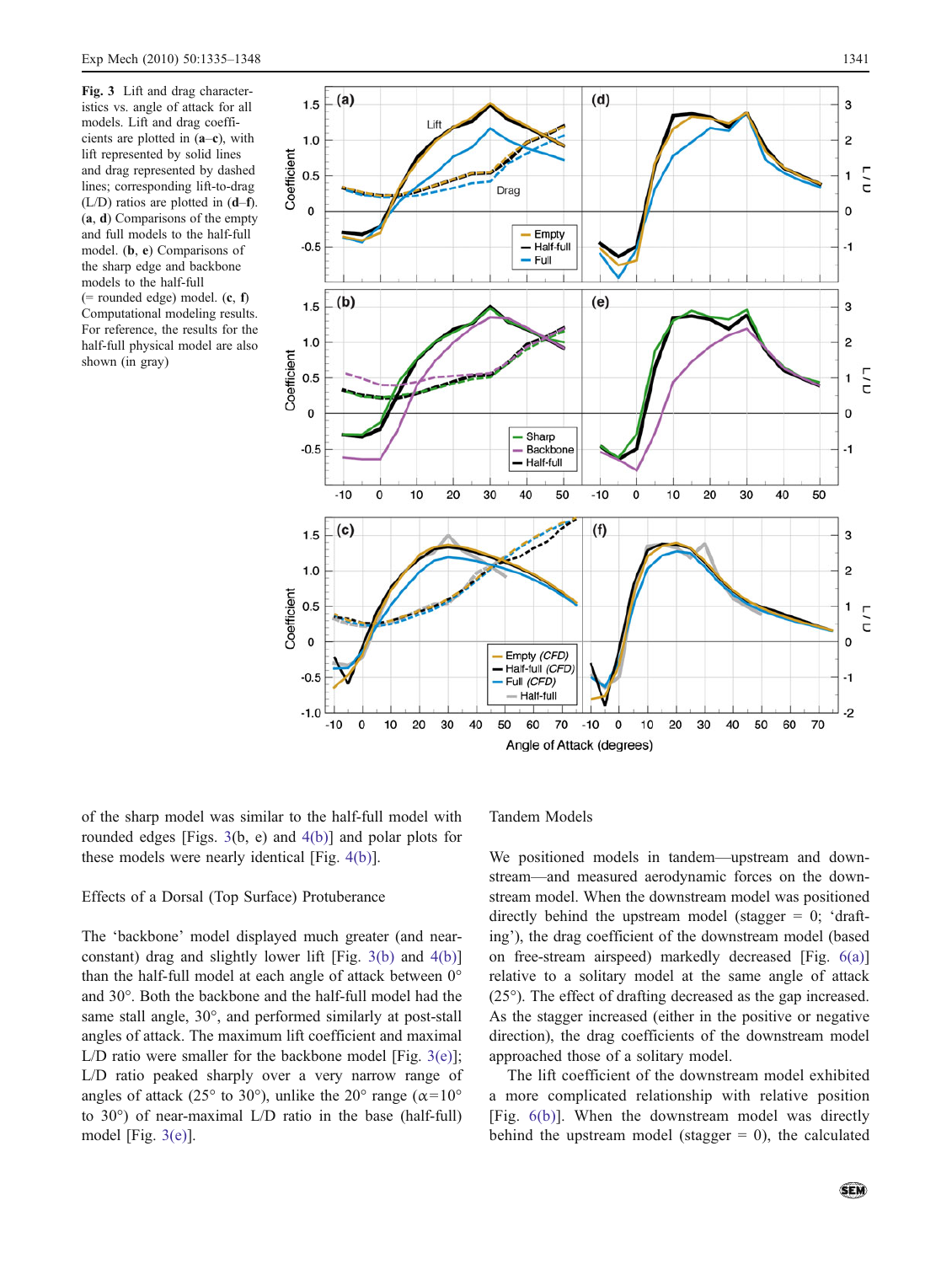<span id="page-7-0"></span>Fig. 4 Polar plots of lift and drag coefficients for all models. Data are plotted in 5° increments of angle of attack. (a) Comparison of the empty and full models to the half-full model. (b) Comparison of the sharp and backbone models to the half-full model. (c) Computational modeling results. For reference, the results for the half-full physical model are also shown (in gray)



lift coefficient (based on free-stream airspeed) decreased markedly. The reduction in lift coefficients (up to 50% relative to a solitary model) associated with drafting was rapidly attenuated with increasing separation between the models, although lift coefficients remained about 20% lower than was seen in comparable solitary models. When the downstream model was positioned higher than the upstream model (above its wake), lift coefficients asymptotically approached a solitary model's lift coefficient. When the downstream model was positioned lower than the upstream model (below its wake), lift coefficient reached values 26% larger than those of a solitary model [Fig. [6\(b\)](#page-9-0)]. This apparent lift augmentation was present at horizontal separations of three and five chord widths, but not at seven chord widths.

The lift-to-drag ratio for the downstream model in a tandem model system is plotted in Fig. [6\(c\)](#page-9-0). For all horizontal separations tested, L/D ratio was highest when the downstream model was slightly (0.5–1.5 chord widths) below the upstream model. L/D ratio ranged from lower to higher than a solitary model when the downstream model was positioned above the upstream model. The L/D ratio was lowest when the downstream model was slightly (0.5 chord widths) higher than the upstream model and the

models were separated by three chord widths. Interestingly, when separated horizontally by seven chord widths, the downstream model experienced increased L/D ratios at all vertical displacements [Fig. [6\(c\)](#page-9-0), light gray].

# Discussion

## General Aerodynamic Characteristics

Chrysopelea models perform well as an airfoil, and their performance at realistic orientations is impressively robust; i.e., insensitive to small perturbations in angle of attack. The polar plots imply a high stall angle, a gentle drop in lift after stall, and a broad range of angles of attack with near maximal L/D ratio. The range of angles of attack with high values of L/D ratio is particularly impressive; a flying snake can glide at any angle of attack between 10° and 30° and still achieve a high L/D ratio. Conversely, there is a steep gradient of L/D ratio at lower angles of attack; a body segment that rotated from  $\alpha = 10^{\circ}$  to 0° would experience a range of L/D ratios that spans best to worst values. Although ostensibly detrimental, the snake may take advantage of this sensitive angle of attack range for control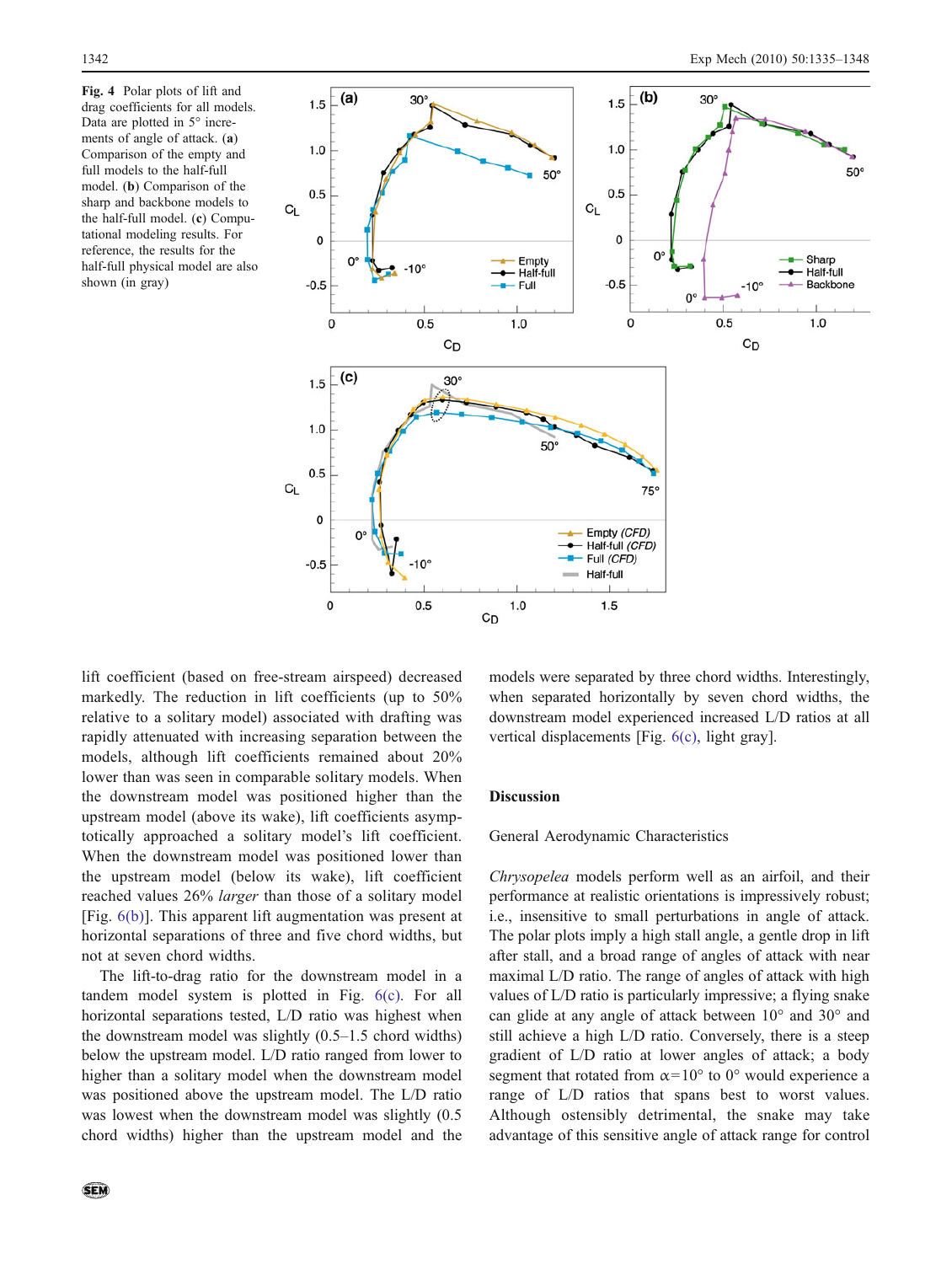<span id="page-8-0"></span>Fig. 5 Flow visualizations from a solitary model. Images in (b– d) are representative video stills chosen from the three characteristic regions indicated in grey in the polar plot (a). Angle of attack: (b)  $\alpha=0^\circ$ ; (c)  $\alpha=15^\circ$ ; (d)  $\alpha \approx 35^{\circ}$ . Note: the laser sheet used to illuminate the particles was located midway along the length of the model. The large curved dark shadow is the model edge at the near-wall of the flow tank, closest to the videocamera, and therefore appears larger than the actual cross-section at the laser (shown in gray)



purposes. We were particularly surprised to see that these polar plot features were robust with respect to many aspects of cross-sectional shape.

## Effects of Ventral Wing Profile

Most variations tested with respect to body volume and edge sharpness were similar in aerodynamic performance (Figs. [3](#page-6-0) and [4](#page-7-0)). The half-full model is most similar to a flying snake's actual cross section; the polar plots of most shape variants tested were generally similar to this 'base' model.

The model without lateral lips (the full model) produced lift and drag forces at all angles of attack that were smaller than any of the models with a lip [the half-full and empty models, Fig. [3\(a\)](#page-6-0)], regardless of lip shape [the sharp or rounded models, Fig. [3\(b\)](#page-6-0)]. The shift from a full (and cylindrical) to half-full shape is one consequence of the snake expanding its ribcage; in addition to increasing the planform area of the body, ribcage expansion indirectly generates the lateral lips by its interaction with the lateral scales. The nearly identical polar plots of the half-full and empty models (and of both lip-shape variants) suggest that one of the critical factors determining aerodynamic performance in flying snakes are the lips themselves. At angles of attack equal to or less than zero, all models (except the

'backbone' model) performed identically in terms of lift and drag coefficients; it is only at positive angles of attack that the full model began to exhibit differences from the other models. At positive angles of attack below stall in models with lips, the flow separated from the ventral surface at the leading-edge lip, reattached to the ventral surface at some point downstream, and then was strongly deflected downward by the trailing-edge lip [Fig. 5(c)]. Note that the angle that the trailing-edge lip makes to the oncoming flow will always be greater than the angle between a flat ventral surface and the flow; a model with lips will always deflect the airstream downward more strongly than a model without lips at positive angles of attack. The downward-directed momentum transfer to the air implies higher lift coefficients in lipped models, with the discrepancy between lipped and lipless models increasing with increasing angle of attack [Fig. [3\(a\)](#page-6-0)]. Consistent with this interpretation, note that the full (i.e., lipless) model exhibits slightly smaller drag coefficients than lipped models, with the discrepancy between lipped and lipless models increasing with increasing angle of attack. This interpretation suggests that the trailing edge lip is critical but that the leading edge lip is not. Consistent with this interpretation, previous work has found that both lift and drag coefficients increase with the addition of leading and trailing edge flaps, and that the effect of the trailing edge is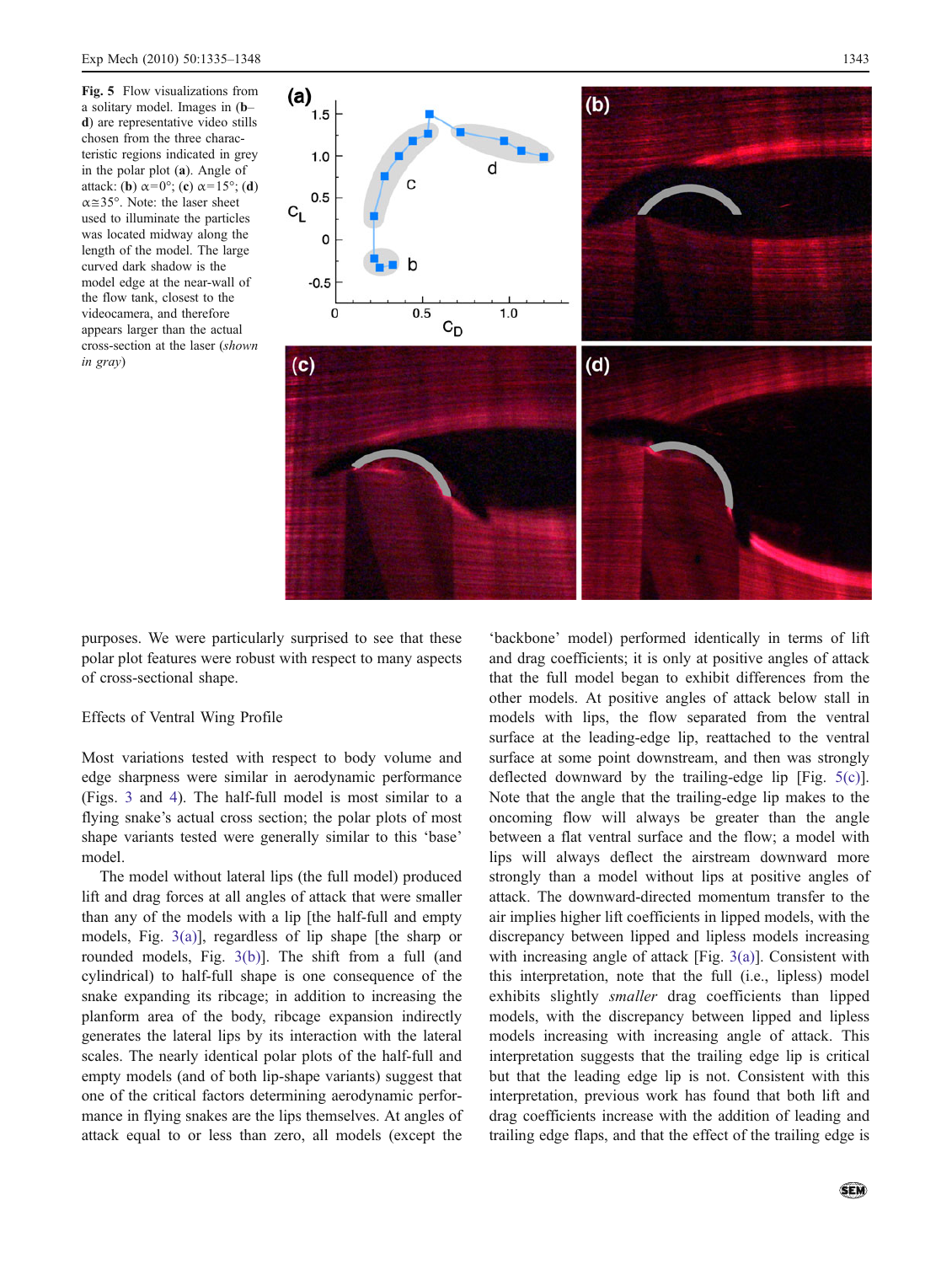<span id="page-9-0"></span>Fig. 6 Relative lift and drag coefficients and L/D ratios for the downstream model from the tandem model trials. Graphs (a– c) show the relative change in drag coefficient (a), lift coefficient (b), and lift-to-drag (L/D) ratio (c) of the downstream model compared to a single model at the same angle of attack ( $\alpha$ =25°) as a function of the position of the downstream model. For each graph, the percent change relative to a solitary model is plotted against vertical displacement (stagger) from the level of the upstream model, measured in chords  $(1$  c=4.4 cm). These tandem manipulations modeled two flying snake segments oriented orthogonally to the oncoming air flow, as exemplified in the top-view silhouette of a snake in mid-glide (d). In this posture, the tandem models represent the first two orthogonal body segments. For reference, the snake's head is at the top and its tail is at the bottom; the tail is curling over the rear body segment. (e) Definitions of stagger and gap. 'U' and 'D' indicate the upstream and downstream segments, respectively. (f) Flow visualization from the model configuration that yielded the maximum increase in both lift coefficient and L/D ratio, as indicated in (c)



much stronger (e.g., [\[14](#page-13-0)], Fig. 6–23). The effect of flaps is typically tested at Reynolds numbers of at least  $10^6$ ; further work is needed to characterize the apparently similar effect in the Reynolds number range of flying snakes.

Lastly, we note that in addition to differences in aerodynamic characteristics, the differences in shape between full and lipped configurations may have implications for the snake's structural characteristics (such as strength and stiffness). Such issues of aeroelasticity will be addressed in future studies.

# Effects of Dorsal Wing Profile

The model bearing a dorsal protuberance ('backbone') is an obvious outlier from the other models in the shape of the polar plot, with the 'backbone' model producing lower lift forces and higher drag forces at all angles of attack lower than the stall angle [Figs.  $3(b, e)$  $3(b, e)$  and  $4(b)$ ].

The higher measured drag in the backbone model is consistent with the flow patterns we observed in other models. In the pre-stall region ( $\alpha=0^{\circ}$  to 30°), flow presumably separates from the model at the highest point in the profile, the dorsal protrusion, producing a wider wake in the backbone model, which in turn would cause the model to experience greater drag. In the post-stall region  $(\alpha=30^{\circ}$  to 50°), the angle of attack is sufficiently large that the backbone would lie in the wake where its presence could have no effect on the point of separation. As expected under this interpretation, once the dorsal protuberance is buried in the wake (post-stall), the drag coefficient of the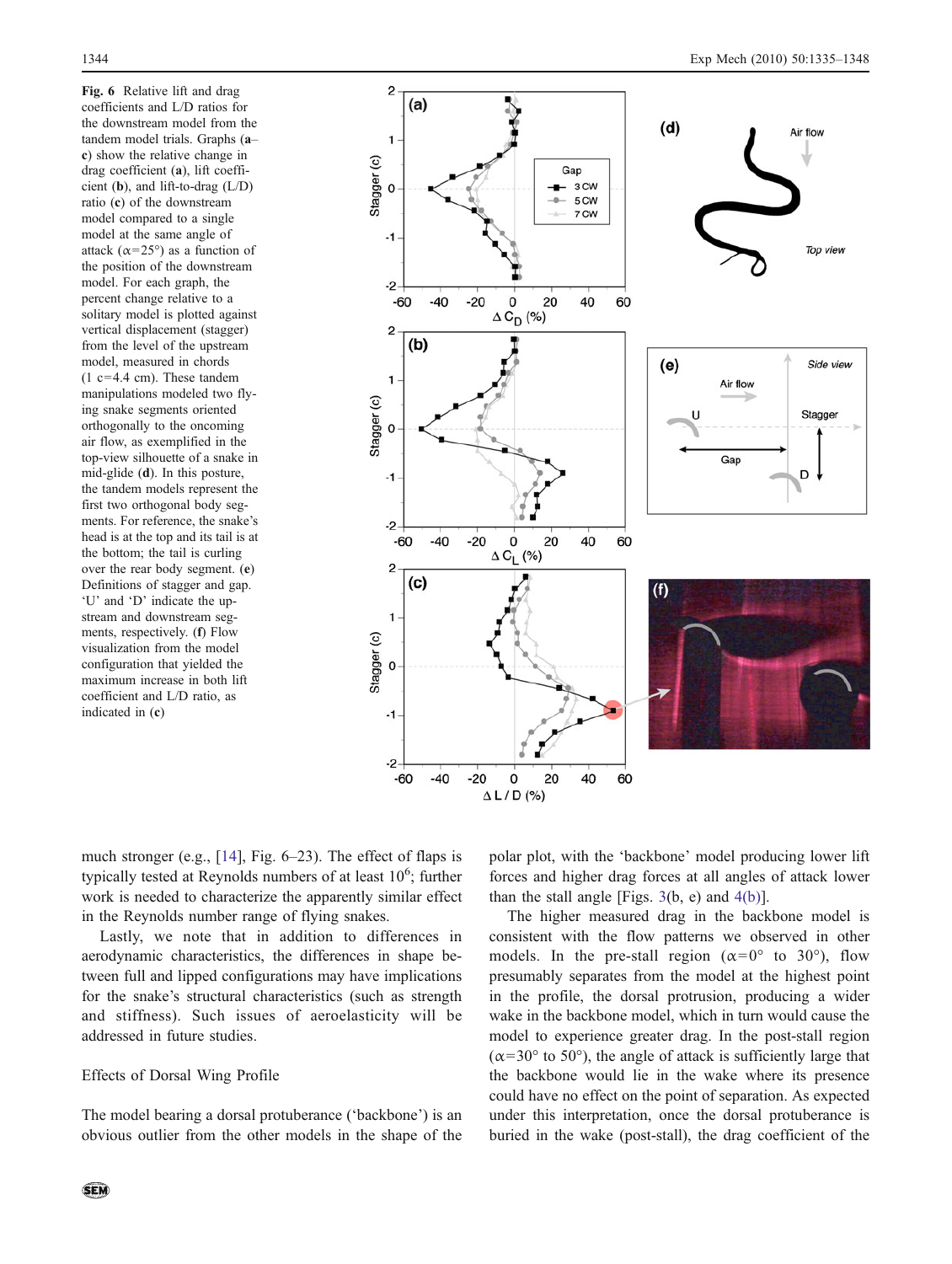backbone model is identical to those of the other models [Figs. [3\(b\)](#page-6-0) and [4\(b\)](#page-7-0)]. The "backbone" protuberance was deliberately exaggerated in our model since we were interested in exploring the extremes of morphological variation. In reality, Chrysopelea likely experiences drag coefficients intermediate between those of the base model and the backbone model at moderate angles of attack.

One curious feature of the physical model data is the jump in lift coefficient from  $\alpha = 25^{\circ}$  to  $\alpha = 30^{\circ}$ , an effect not seen in the computational models. Spedding et al. [[15\]](#page-13-0) found a similar discontinuity in their study of the Eppler 387 airfoil at Reynolds numbers from 10,000 to 60,000. They report a dramatic increase in lift coefficient and decrease in drag coefficient at one angle of attack (from roughly  $\alpha = 5^{\circ}$  to 10°) when Re>30,000. They attribute this feature to a (dorsal) laminar separation bubble, a characteristic of moderate Reynolds number flows [[16\]](#page-13-0). A separation bubble occurs when the laminar flow over the leading edge separates from the upper surface and creates a turbulent free-shear layer; this free-shear layer can transfer momentum to the flow near the wall and cause the re-attachment of the flow [[17\]](#page-13-0). Here, the presence/absence of a separation bubble may be responsible for the sharp rise in lift coefficient from  $\alpha = 25^{\circ}$  to 30° that we observed in most of our physical models. Indeed, the backbone model was the only model that did not display a discontinuity; the 'backbone' may have disrupted the formation of the separation bubble in the boundary layer, resulting in comparatively lower lift coefficients. However, our flow visualization technique was insufficient to identify finescale features in the boundary layer. Future studies using particle image velocimetry (PIV) are planned to test this hypothesis.

# Tandem Models

A few studies have examined tandem airfoils at moderate Reynolds numbers, ranging from  $Re=8.5\times10^4$  to  $Re=$  $2.25 \times 10^5$  [\[18](#page-13-0)–[20](#page-13-0)]. The present study is the first, to our knowledge, to explore the effects of tandem airfoils at Re= 15,000. Results from these prior studies are not directly comparable to the present study due to differences in the experimental configurations, including airfoil shape, horizontal and vertical spacing, angle of attack, and Reynolds number. Despite these differences, a few commonalities are noteworthy. Scharpf and Mueller [\[18](#page-13-0)] report decreases in lift and drag coefficients of the downstream airfoil when it was spaced horizontally 1.5 chord widths directly behind the upstream model. We observed similarly reduced lift and drag coefficients in our tandem model data in multiple configurations. In both studies, force coefficient reduction was strongest when the downstream model was directly behind the upstream model, which may be explained by the

lower airspeed the downstream model experiences in the wake, or by the lower effective angle of attack of the downstream model due to the downwash of the upstream model.

The most interesting effect seen in our tandem model data was the increase of lift coefficient and L/D ratio that occurred in some configurations in which the downstream model was displaced vertically below the upstream model. The flow visualization data suggest two explanations. First, the upstream model's wake appeared to increase the speed of the air directly over the downstream model. Assuming laminar flow in the region outside the turbulent wake and boundary layer, an increase in flow speed implies a local drop in pressure above the downstream model, which would increase the lift force. Second, the wake appeared to deflect the freestream air upward at the leading edge of the downstream model, effectively increasing the angle of attack the model experienced. Because the downstream model was oriented at an angle of attack (25°) less than the angle of maximum lift coefficient (30°), an effective increase in angle of attack would increase the lift coefficient, up to a maximum of 13%. Additionally, the upstream segment's wake may have changed the separation point on the downstream model; unfortunately, our visualization data are not sufficient to establish this point. The maximum increases in lift coefficient (26%) and L/D ratio (54%) occurred at a vertical and horizontal displacement of −0.9 and 3 chord widths, respectively, and these displacement values do indeed occur in real gliding snakes [\[11\]](#page-13-0).

The interaction effects exhibited by the tandem models in this study may help explain particular unique features of flying snake kinematics. When gliding, the snake's fore body is oriented roughly parallel to the horizontal. In contrast, the rear body moves cyclically in and out of the horizontal plane formed by fore body, an oscillation that occurs at approximately 1 Hz [\[11\]](#page-13-0). At times during this vertical cycling, a rear body segment will lie directly behind a fore body segment in the horizontal plane. Because gliding snakes descend at a non-zero glide angle, the air flows past the body at an angle to the horizontal equivalent to the glide angle. In the reference frame of the relative air flow, the downstream (posterior) segment of the snake's body will lie behind and slightly below the upstream (anterior) segment; this staggered configuration is similar to those that produce increased lift coefficients in the downstream tandem model [Fig. [6](#page-9-0)(b, f)].

Our data open the possibility that the vertical cycling of the rear body could be explained by differences in the lift forces experienced by upstream and downstream body segments. The tandem model results indicate that the relative lift on the downstream body segment will change as the vertical displacement between the upstream and downstream segments of the snake's body change (Fig. [6\)](#page-9-0).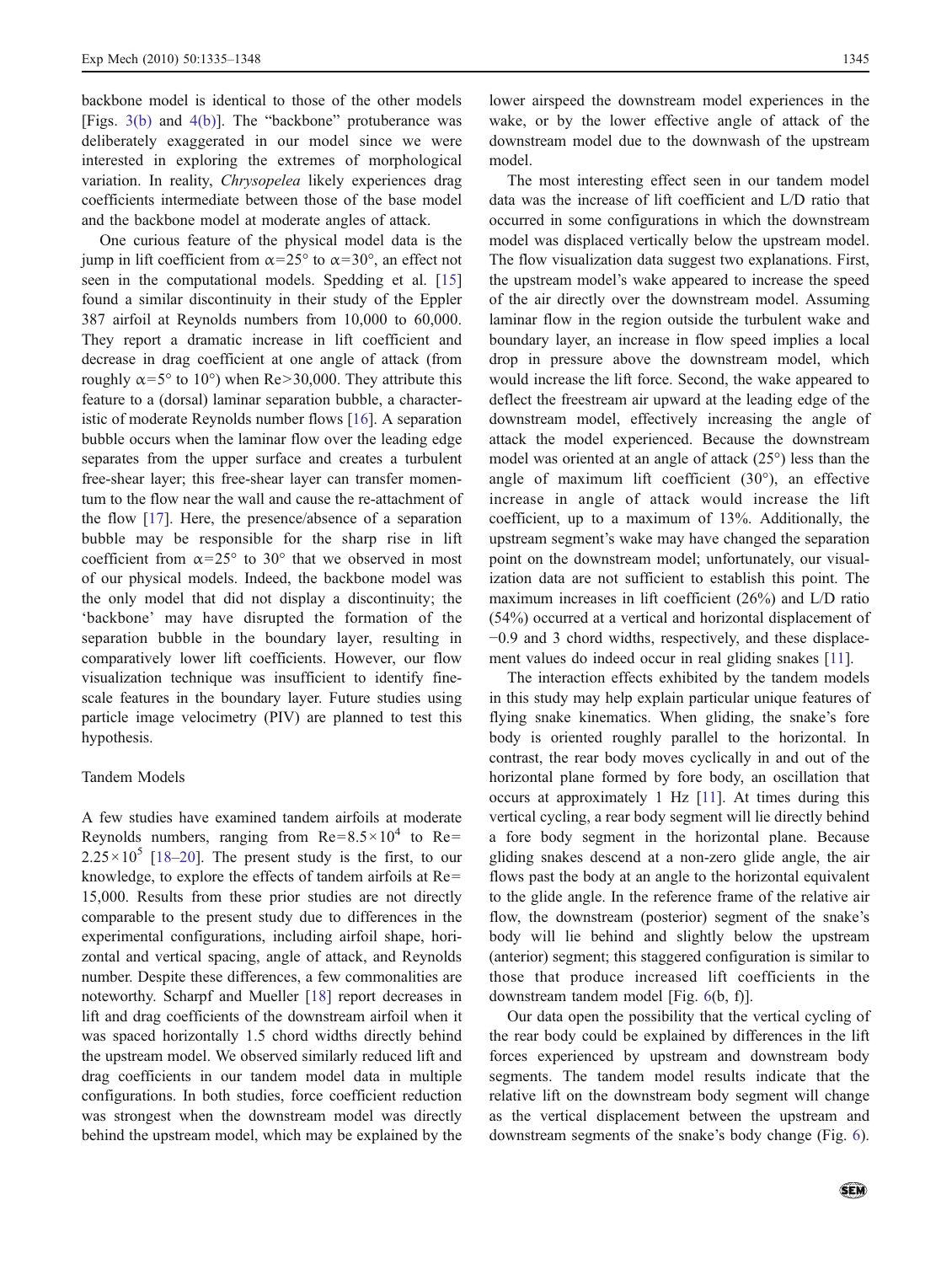The downstream model (or posterior body segment) encounters lower relative air speeds and reduced lift when it is in the wake of the upstream model [Fig. [6\(b\)\]](#page-9-0); this reduced lift might then cause the downstream segment to drop relative to the upstream segment. As the downstream segment falls below the upstream segment, it would experience greater air speed and thus increased relative lift, which would cause it to move up relative to the upstream model. Such an interaction might lead the downstream or posterior segment into a cyclic motion. Note, however, that such a mechanism would explain the oscillation of the posterior (downstream) but not the anterior (upstream) segment only if the center of mass of the snake fell in the upstream segment (so the oscillations occurred around an axis that lay in the upstream segment), or if the two segments were functionally uncoupled. Available data cannot test either corollary, so the possibility that the vertical oscillation of the posterior body segment is actively controlled by the animal cannot be excluded.

Lastly, it is relevant to note that, due to equipment limitations, our study recorded forces only on the downstream model. We did not examine the effects of the downstream model on the upstream model, and these effects can be significant. For example, Scharpf and Mueller [\[18](#page-13-0)] reported increases in lift coefficient and decreases in drag coefficient on the upstream airfoil in certain configurations at Reynolds numbers of  $8.5 \times 10^4$  and  $2 \times 10^5$ . They attributed decreases in drag coefficient on the upstream airfoil to an increase in static pressure between the airfoils, which would reduce drag by lowering the pressure difference between the leading and trailing edges of the upstream airfoil.

#### Comparison with Real Snakes

This research represents the first study of flying snake aerodynamics. To isolate the aerodynamic effects of certain aspects of cross-sectional shape, a number of simplifications were made, and it is reasonable to ask how well our results compare to limited data from real snakes.

A previous study of flying snake kinematics [[11\]](#page-13-0) used measured glide speed and projected body area to estimate whole-body lift and drag coefficients (using equation [2](#page-3-0)). This calculation assumed that the snakes were gliding at equilibrium (i.e., steady-state) to determine the total lift force on the animal. Snake gliding performance is sizedependant; for example, smaller snakes are capable of gliding farther and at slower speeds than do larger snakes, as would be expected from simple scaling considerations [\[10](#page-13-0)]. Socha et al. [\[11](#page-13-0)] therefore calculated force coefficients for a representative small and large snake, yielding values of  $C_L$ =0.63 and 0.53 and  $C_D$ =0.23 and 0.44, respectively, which correspond to lift-to-drag ratios of 2.7 and 1.2. These

values are not fully consistent with the model data in this study. Socha et al.'s [\[11](#page-13-0)] calculated lift and drag coefficients do not precisely correspond to any single data point for any of our tested models; for example, the large snake's C<sub>L</sub> (0.53) occurs at roughly  $\alpha=10^{\circ}$  for the half-full model [Fig. [3\(a\)\]](#page-6-0), whereas the same snake's  $C_D$  (0.44) occurs at roughly  $\alpha = 20^{\circ}$  in the same model. Complicating this comparison is the assumption of equilibrium gliding in the real snakes. Equilibrium gliding, in which the total upward aerodynamic force equals the body weight of the animal, has been reported in a gliding mammal (colugo, [\[21](#page-13-0)]) and multiple gliding lizards (*Draco* species, [\[1](#page-12-0)]), but has not been conclusively shown for a gliding snake. If the snakes reported in Socha et al. [\[11\]](#page-13-0) did not achieve equilibrium, as seems likely, then the estimated lift and drag coefficients are not appropriate for comparison to our data.

The two L/D ratio values from Socha et al. [\[11](#page-13-0)] are within the range of L/D ratios of this study, but that similarity may be coincidental. Plotted on the half-full model data [Fig. [3\(d\)\]](#page-6-0), the large snake's L/D ratio (1.2) would occur at  $\alpha = 5^{\circ}$ ; this angle of attack has not been observed in real gliding snakes. The small snake's L/D ratio (2.7) compares favorably to the half-full model data within the range of  $\alpha = 10^{\circ}$  to 30° [Fig. [3\(d\)](#page-6-0)], but the small snake's lower glide speed (7 vs. 10 ms<sup>-1</sup>) and smaller chord width (1.2 vs. 2.4 cm) put it in a Reynolds number regime (Re= 5,000) lower than that investigated in this study (Re= 15,000). As discussed previously, the sensitivity of airfoil characteristics to Reynolds number suggests that the similarity between the estimate of L/D ratio for the small snake and our data should be viewed with caution. Lastly, Socha et al. [[11\]](#page-13-0) reported a maximum estimated L/D ratio of 4.2, which is almost 50% larger any model in the present study. Again, this estimate is derived from a smaller snake operating at a lower Reynolds number than that used in this study, warranting caution in interpretation.

Overall, we conclude that the current data are insufficient to judge the contribution of 2D static airfoil measurements to the explanation of real flying snake aerodynamics. Both work with live animals and modeling efforts require further work, including live animal testing to determine fine-scale kinematic details, more sophisticated fluid mechanical modeling, more realistic physical models, and measurement of airflow patterns around real snakes while gliding. To acquire a comprehensive understanding of the snake's whole-body gliding performance, future studies must address the following issues:

1) Variation of cross-sectional airfoil shape and size along the body. In this study we examined one airfoil shape at one Reynolds number. In a real gliding snake, neither the cross-sectional shape nor the body width is constant. The snake's chord is greatest near mid-body,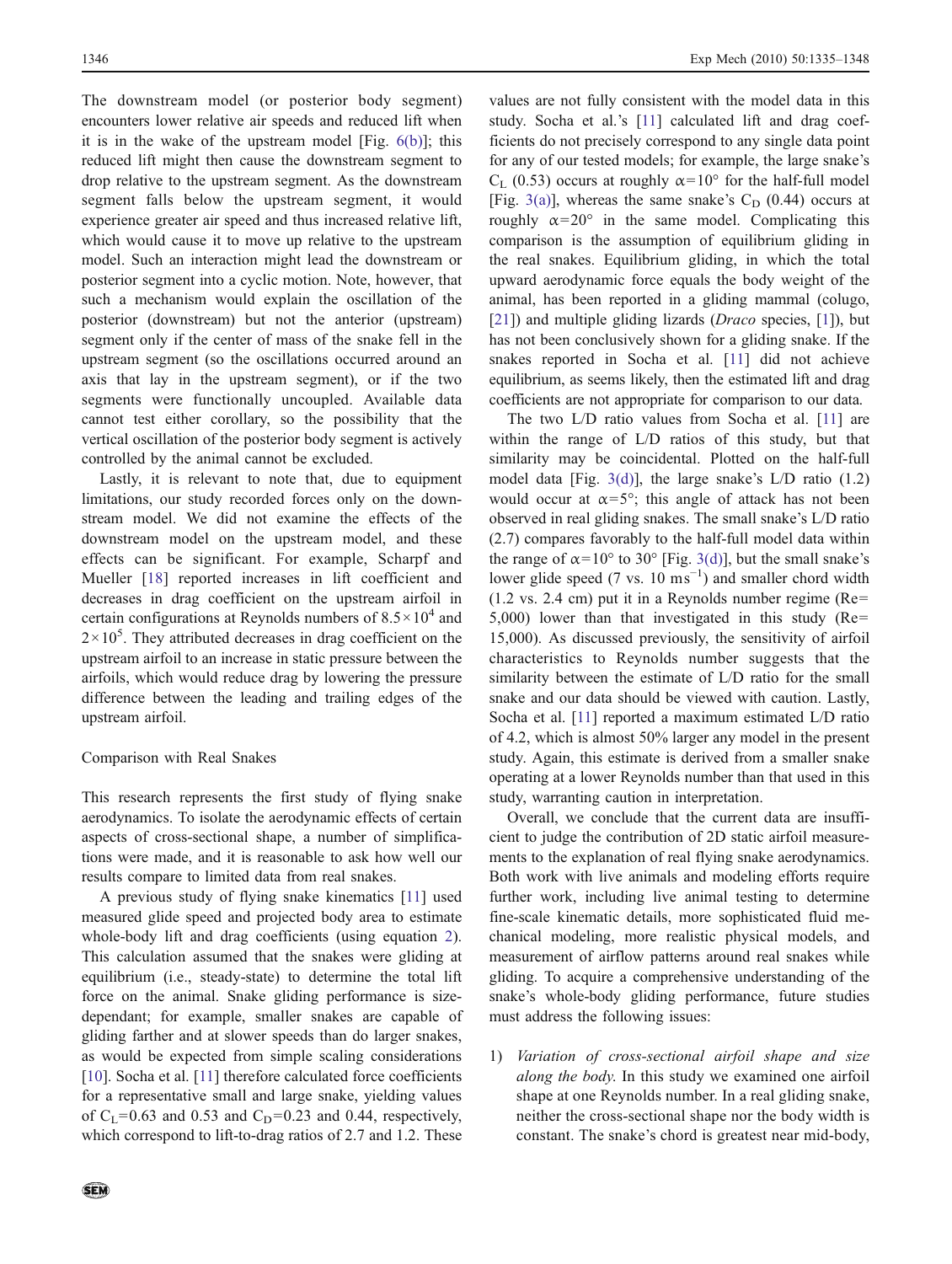<span id="page-12-0"></span>and body width tapers toward the tail. This changing width has the effect of decreasing the unit projected area and lowering the local Reynolds number along the snake. As the body width decreases (likely due to decreasing rib length), the ventral surface becomes less 'lipped' to the point of being entirely 'full'. Our data show that this should decrease the lift coefficient along the body. Additionally, it is possible that the snake dynamically changes its cross-sectional shape during flight via rib movement, although video records indicate that such changes, if any, are likely to be subtle. In combination, these features emphasize that crosssectional shape and size must be considered locally throughout the snake's length and glide behavior.

- 2) Body movement. As the snake glides, it constantly changes body posture by sending lateral traveling waves down the body toward the tail. Although undulation frequency does not correlate with any glide performance metric [\[10](#page-13-0)] and the ratio of forward speed to undulation speed is high (advance ratio  $= 42$ ) [[11](#page-13-0)], the snake's cyclic body reconfiguration must produce changes in airflow patterns per se. As shown here, the movement of body segments in and out of the wake created by forebody segments will have large effects on the snake's aerodynamics. Furthermore, this body movement will produce a constantly changing location of the center of mass, affecting the snake's aerodynamic stability. The tail, which accounts for roughly 25% of total snake length and moves in an unknown pattern, must be considered as well. The tail has no ribs and therefore remains rounded in cross-sectional shape while gliding. Essentially, the gliding snake is a flattened cylinder with a rounded cylinder projecting from the end; this moving cylinder may create vortices that significantly alter the balance of forces on the snake.
- 3) Curvature of the body. The snake's lateral traveling waves result in an S-like body shape when viewed from above [Fig. [6\(d\)](#page-9-0)], with straight sections connected by four to five curves at any one time. This study modeled only the straight sections, but the curved sections likely have significant effects on the snake's aerodynamics. Along a curve, the orientation of the snake's downward-facing 'lips' changes continuously from orthogonal to the flow at the base of a curve, to parallel to the flow at the apex of the curve, and then back to orthogonal at the next straight section. At the apex of the curve, the lateral 'lips' are located to the sides of the body, in contrast to the leading and trailing edge configuration studied here; in the curved sections, the body can be roughly considered as a half-cylinder oriented parallel to the flow, and the effect of the lips in the curve are likely to be profoundly different than in the straight sections of the snake. In particular, the body

curves will play a critical role in producing (or suppressing) tip vortices, whereas the straight segments will not.

4) Differential angle of attack among body segments. The angles of attack modeled in this study encompass the range experienced by real snakes in a typical glide trajectory. After the ballistic dive phase, in which the body undergoes a dramatic change in orientation, the snake's fore body experiences a decreasing angle of attack as the glide trajectory shallows (from roughly  $\alpha$ = 50° to 20°), whereas that of the rear body oscillates (roughly through  $\alpha = 20^{\circ}$  to 90°). However, these orientation values were calculated in a previous study [\[11\]](#page-13-0) using three points on the snake's body, and these body orientation angles do not necessarily correspond to local angles of attack at each body segment. True local angles of attack are not known, and in fact may vary continuously along the body. Although snakes have little capacity for twisting along the backbone axis due to plate-like bony processes (zygapophyses) that essentially restrict vertebral joints to 2D rotation [\[22\]](#page-13-0), broader body twist can be achieved through sequential bending at each joint, providing the morphological potential to vary angle of attack along the body.

Acknowledgements We thank Mark Stremler, Saad Ragab, and Mark Cramer for helpful discussions on the aerodynamic data in this study, and Pavlos Vlachos for a critical reading of the manuscript and advice. The comments of two anonymous reviewers greatly improved the manuscript. This project was part of an undergraduate honors research thesis (KM) at the University of Chicago; thanks to Heinrich Jaeger and Henry Frisch for their support and advice.

#### References

- 1. McGuire JA, Dudley R (2005) The cost of living large: comparative gliding performance in flying lizards (Agamidae: Draco). Am Nat 166(1):93–106
- 2. Jackson SM (1999) Glide angle in the genus Petaurus and a review of gliding in mammals. Mamm Rev 30(1):9–30
- 3. Ando M, Shiraishi S (1993) Gliding flight in the Japanese giant flying squirrel Petaurista leucogenys. J Mammal Soc Jpn 18  $(1):19-32$
- 4. Scheibe JS, Robins JH (1998) Morphological and performance attributes of gliding mammals. In: Merritt JF, Zegers DA (eds) Ecology and evolutionary biology of tree squirrels. Virginia Museum of Natural History, Martinsville, pp 131–144
- 5. Vernes K (2001) Gliding performance of the northern flying squirrel (Glaucomys sabrinus) in mature mixed forest of Eastern Canada. J Mammal 82(4):1026–1033
- 6. Stafford BJ, Thorington RW, Kawamichi T (2002) Gliding behavior of Japanese giant flying squirrels (Petaurista leucogenys). J Mammal 83(2):553–562
- 7. Bishop KL (2006) The relationship between 3-D kinematics and gliding performance in the southern flying squirrel, Glaucomys volans. J Exp Biol 209(4):689–701
- 8. Yanoviak SP, Dudley R, Kaspari M (2005) Directed aerial descent in canopy ants. Nature 433(7026):624–626

sem